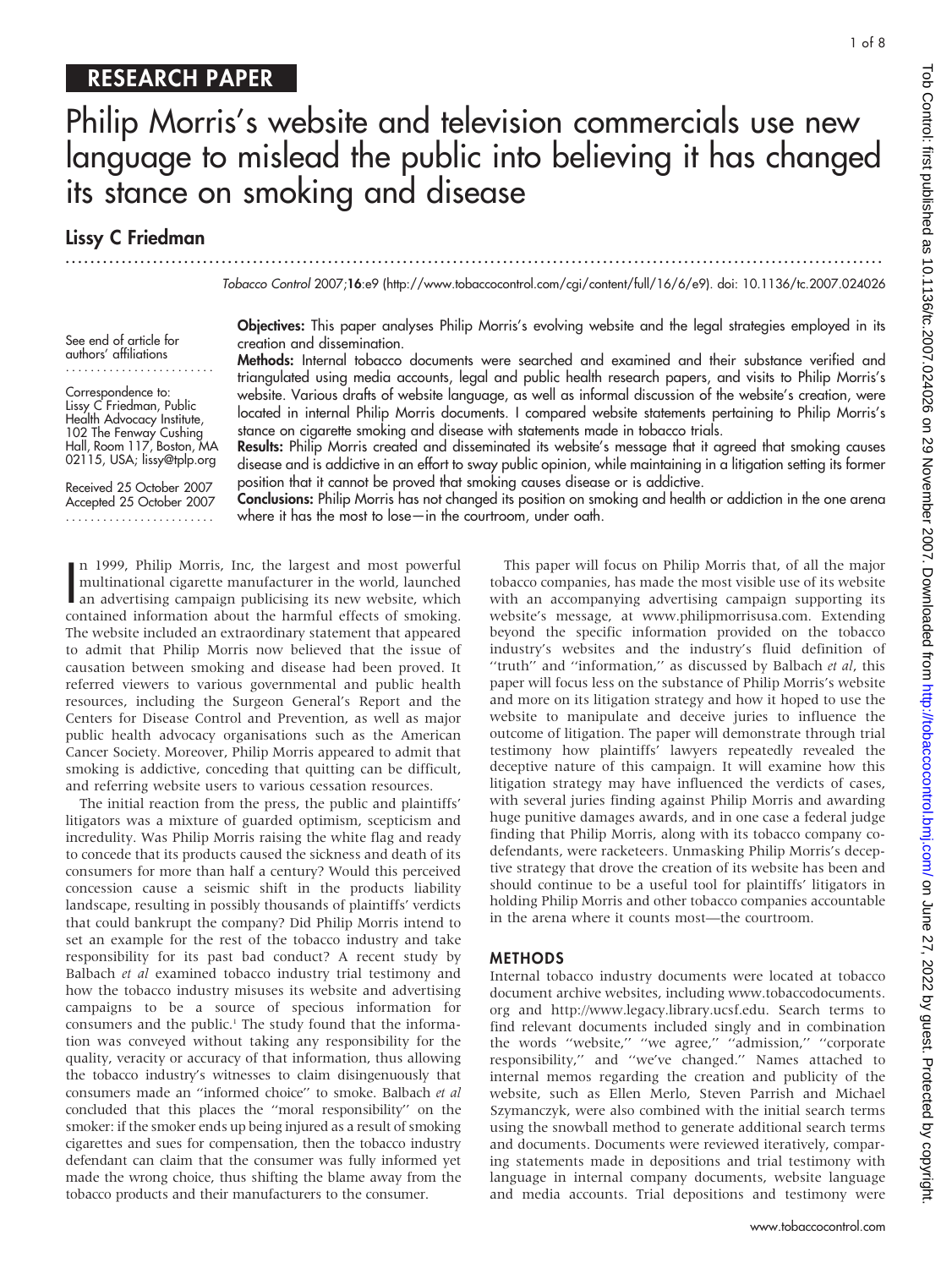obtained from the Tobacco Deposition and Trial Testimony Archive, located at http://tobaccodocuments.org/datta. Information about jury verdicts and damages awards were verified through The Tobacco Products Litigation Reporter, backgrounders from the Tobacco Products Liability Project at www.tobacco.neu.edu and other published sources.

#### The evolution of Philip Morris's website

In July 1999, after a series of litigation and public relations setbacks, Philip Morris's chief executive officer, Geoffrey Bible, revealed to a group of stock analysts that his company was going to be taking ''immense'' steps to burnish its image to improve its chances in litigation, stating that the company would become ''more visible, more accessible, and responsive.''2 Referring to recent litigation losses, Philip Morris's vicechairman and general counsel, Murray Bring, said that the company planned ''to make significant changes in our litigation strategy to address juror anger,'' though neither Bring nor Bible was specific about how Philip Morris intended to accomplish these aims.

On 13 October 1999, Philip Morris launched a website that addressed the potential dangers of smoking, including such issues as the causation between smoking and disease, and the addictive nature of cigarettes.<sup>3</sup> The evolution of the website's text is illuminating. Initially, the website's language stated:

Cigarette Smoking and Disease in Smokers: There is an overwhelming medical and scientific consensus that cigarette smoking causes lung cancer, heart disease, emphysema and other serious diseases in smokers. Smokers are far more likely to develop serious diseases, like lung cancer, than nonsmokers. There is no ''safe'' cigarette. These are and have been the messages of public health authorities worldwide. Smokers and potential smokers should rely on these messages in making all smoking-related decisions.4

The website contained links to public health information such as the US Surgeon General's Report and to public health advocacy agencies such as the World Health Organization, the Centers for Disease Control and Prevention and the American Cancer Society. Although the website addressed various other topics such as youth smoking prevention, secondhand smoke and cigarette marketing practices, for the purposes of this article, the focus will be on only two of the website's topics: (1) smoking and disease issues, and (2) cigarettes and addiction.

In tandem with the release of the website, Philip Morris rolled out an extensive television advertising campaign to publicise it. One of the main television advertisements directly addressed the issue of smoking and disease. It stated:

Cigarette smoking is addictive and causes serious diseases. Smokers are far more likely to develop serious diseases like lung cancer than non-smokers. There is no safe cigarette. At PhilipMorrisUSA.com you can find this and other information on the serious health effects of smoking and links to reports from public health authorities including links to sites that can help smokers quit. For more information visit PhilipMorrisUSA.com.<sup>5</sup>

A press release from Philip Morris announcing the website's creation stated:

[T]he Philip Morris family of companies will expand its efforts to communicate more openly with the public about its people, products and values through an Internet website and national television advertising. Beginning today, these tools will help tell the company's story and underscore its desire to engage the public in a more constructive way. . . . The new website and television commercials will enable Philip Morris to reach even more people.<sup>6</sup>

Philip Morris publicised its website by printing the address on its cigarette packages and point-of-sale advertisements, and providing brochures containing the website information to retailers, its customer database, and eventually to readers of major newspapers with ''freestanding inserts'' duplicating the website's information.<sup>7</sup> It also began to run television and radio commercials that conveyed the information stated on its website.<sup>8</sup> Only a year later, Philip Morris was forced to recognise the scepticism about its motives for launching the website and accompanying PR campaign, and changed the website's language.

#### Philip Morris's public relations not able to overcome the public's scepticism

Philip Morris's website roll-out and initial public relations campaign were less than successful in convincing the press and public health advocates that its statements constituted more than a clever re-wording of its original entrenched position that there is no probative link between smoking and disease. This was reflected in an interview with Philip Morris's then senior vice-president for corporate affairs, Steven C Parrish, by Ted Koppel on the TV programme ''Nightline'' on the day the website went live. Koppel forced Parrish to admit that even though the website appeared to concede causation and addiction, Philip Morris's stance in smoking and disease litigation would not change and the company still would contest these issues.<sup>9</sup> The hostile questions posed by reporters embodied the public's scepticism of the tobacco industry's motivations, reflecting the press and the public's new analytical sensibilities that were formed based on numerous factors, including the release of thousands of internal tobacco industry documents, revelations from at least one high profile whistleblower, Jeffrey Wigand, and possibly by the ordeal of a presidential impeachment partially premised on the president's careful parsing of words in a legal deposition.

Finally, after almost a year of opposition from public health advocates, bad press, and pressure from plaintiff attorneys' tenacious cross-examination in cases brought by injured smokers or their survivors, Philip Morris refined its official statement on its website. In October 2000, it was modified to include the phrase ''we agree with the overwhelming medical and scientific consensus that cigarette smoking causes [various diseases] . . . . "<sup>10</sup>

#### Philip Morris's original website on trial

During the course of various legal proceedings before the addition of the phrase ''we agree'' in October of 2000, questions were posed about the website's language. The evasive and equivocal answers Philip Morris's witnesses gave revealed the weakness in the company's initial choice of words for its website, which eventually prompted the website's language to be altered.

Before the change in the website's language, witnesses for Philip Morris had trouble making the transition and embracing the new strategy that the original website created, and showed some discomfort in echoing its message. In February of 2000, James Morgan, a retired Philip Morris president and CEO, testified in a deposition in the case of Whiteley v Raybestos Manhattan Inc, et al, brought by an individual who had smoked Philip Morris's cigarettes and died of smoking-related illness.<sup>11</sup> Morgan was asked about whether the website's language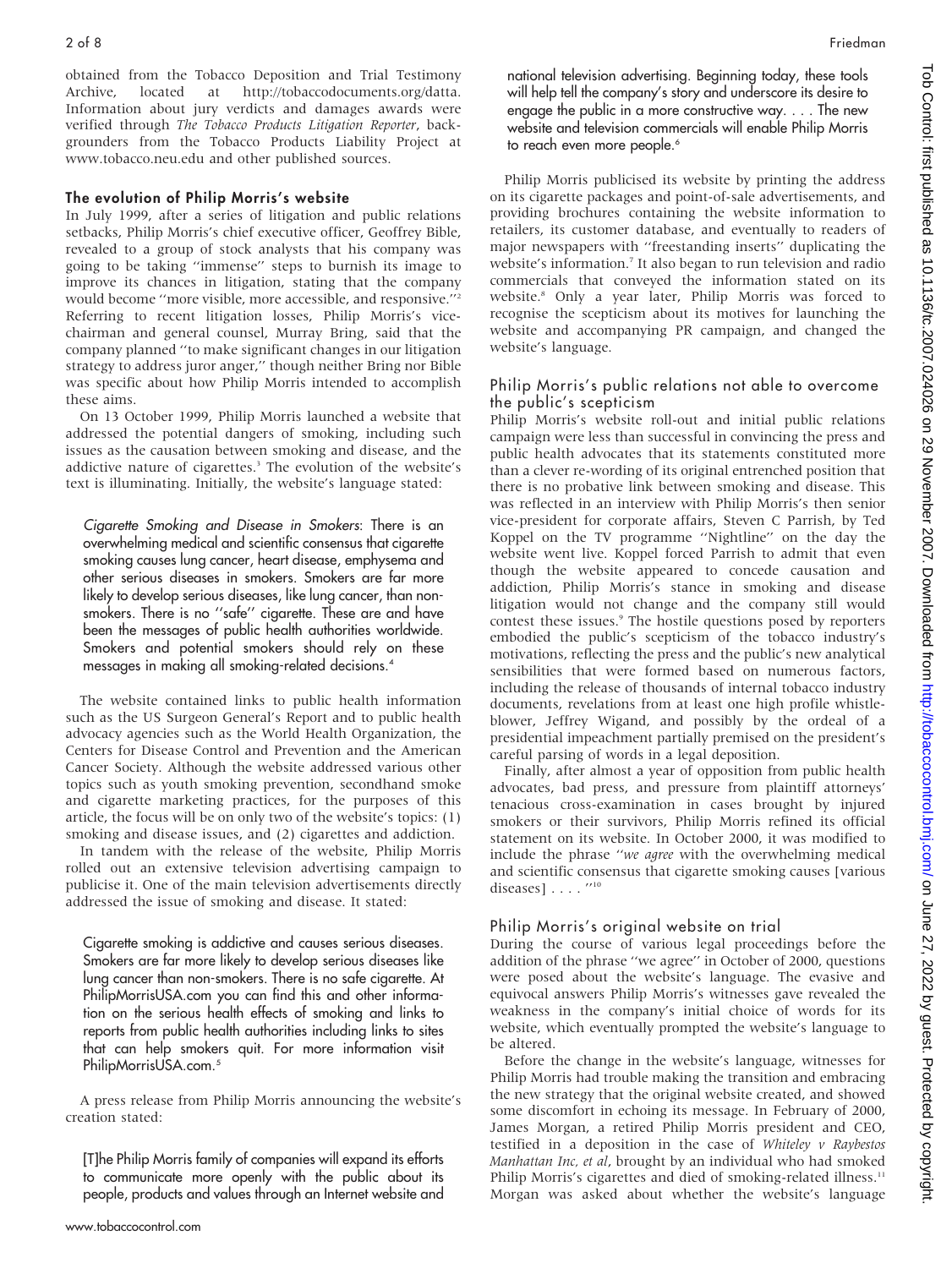#### Extreme makeover 3 of 8

represented a change in the company's position regarding smoking and disease and in relation to addiction. The plaintiff's attorney read portions of the website and asked, ''[D]id you have an impression as to whether that represented a change in the public position of Philip Morris?'' Morgan replied, ''Well, I think it was a modification . . . . So it's hard for me to characterize the degree of change. It was definitely a new set of words, but whether or not it reflected a change in the company's view on addiction is hard for me to characterize.'' Morgan's testimony, which hedged at acknowledging that tobacco causes disease and addiction, seems to imply that the company's new rhetoric might have been employed for legal strategic and public relations purposes and that the website's rhetoric was simply an example of style over substance.

On 22 March 2000, also in Whiteley v Raybestos-Manhattan, Inc, et al, the plaintiff's lawyer cross-examined Ellen Merlo, Philip Morris's senior vice-president of corporate affairs. Merlo, who had principal responsibility for the creation of the company's website, was asked about why the website's language seemed to be hedging.<sup>12</sup>

- N Q. Nowhere do you say in that website that Philip Morris agrees with the position taken by the medical and scientific community as to the diseases that cigarette smoking causes?
- N A. We don't agree or disagree with it. We present the information and we encourage people to rely on that information in making that decision as to whether or not they should smoke.

This answer apparently did not mollify the jury, which found for the plaintiff and awarded \$1.75 million in compensatory and \$20 million in punitive damages.<sup>13</sup> <sup>14</sup> (This verdict later was retried because of a technicality and the jury awarded a greater amount of compensatory damages, \$2.4 million, but was split on whether to award punitive damages and therefore none were ordered.<sup>15</sup>)

The move towards modifying the website's language to include the phrase ''we agree'' was foreshadowed in a May 2000 deposition of Michael Szymanczyk, CEO of Philip Morris, in the case of Engle v RJ Reynolds Tobacco Company, et al, a massive class action suit seeking damages for all Florida smokers. Szymanczyk was interrogated about whether Philip Morris's website statements amounted to a legal admission that it had been proved scientifically that cigarette smoking causes lung cancer and other diseases.<sup>16</sup> Firstly, the plaintiffs' attorney pressed Szymanczyk about the exact definition of ''scientifically proven.'' Szymanczyk was reluctant to equate the beliefs of public health officials with facts that are ''scientifically proven.''

- N Q. As the CEO of Philip Morris, Inc, has it been scientifically proven that cigarette smoking causes lung cancer and other diseases?
- A. I think that would depend on your definition of scientifically proven. If your definition of proof is, as I mentioned, strong statistical evidence, then scientists formed a consensus about that evidence and made a decision about what it means, which is what's been done in the case of tobacco and the public health authorities in this country. If you're talking about scientifically proven being a determination of the mechanism by which smoker [sic] constituents . . . cause disease, to the best of my knowledge that mechanism has not yet been identified or that chain of events has not yet been identified. I think there's scientific consensus in general in the scientific community that that's a true statement.

Then the questioning shifted to whether the company's statement on its website was trying to skirt the issue of whether it agreed with those public authorities on whose opinion the website recommended cigarette consumers should rely. The plaintiffs' attorney asked, ''Has Philip Morris ever said on its website or anywhere else that we as a company agree with that consensus?'' and Szymanczyk conceded, ''We have not.'' He offered the rationale that the 1998 Master Settlement Agreement with 46 states bound the cigarette manufacturers to agree with public health officials and stated:

Because we agreed there would be only one voice with members of congress [sic] so we have stuck with that agreement and we provided the information that supports what the public health community says on this subject and we do it in a very clear fashion and, in fact, with a lot of access to additional information from the public health authorities. That's how we have chosen to operate.

Although this testimony was not used at trial, it laid the groundwork for plaintiffs' lawyers in future cases who did make use of this line of questioning in trials as described in the next section.

The website language is changed to add ''we agree'' After the website language changed, a crucial question arose about what effect this would have on Philip Morris's litigation strategy and whether plaintiffs would be able to use the change to their own advantage. The answer to the question of whether Philip Morris intended to make an admission of facts regarding smoking and disease and addiction became clear when plaintiffs' counsel in several smoking cases began to file motions asking that the text of Philip Morris's website be judicially noticed or taken as an admission of fact. Immediately upon publication of the company's original website language, in October 1999, plaintiff's counsel in Jones v Brown & Williamson Tobacco Co, et al served a Request for Admission to Defendant Philip Morris, asking that Philip Morris admit or deny each statement. The statements quoted or paraphrased those on its website:

- N Please admit that there is no ''safe'' cigarette.
- N Please admit that cigarette smoking causes cancer, heart disease, emphysema and other serious diseases.
- Please admit that there is an overwhelming medical and scientific consensus that cigarette smoking causes lung cancer, heart disease, emphysema and other serious diseases in smokers.
- N Please admit that cigarette smoking is addictive, as that term is most commonly used today.<sup>17</sup>

Philip Morris's response was five pages of general and specific objections that objected to the use of such words as "cancer," "heart disease" and "other serious diseases."<sup>18</sup> Further, it objected to the use of the term ''causes'' on the basis that it was ''vague and ambiguous,'' despite the fact that this language derived specifically from its own website. In a subsequent news story, the plaintiff's attorney, Howard Acosta, recalled that before filing his motion, he contacted one of Philip Morris's attorneys asking if they were going to ''admit in court what it appeared to admit on its Web site[.]'' Acosta recounted the attorney's response: ''He said, 'You'll get two pages of our standard sharply written objections.'''19

In Hazeltine v Philip Morris, Inc, et al, <sup>20</sup> and Hiscock v RJ Reynolds Tobacco Co, et al,<sup>21</sup> two smokers' cases filed in October 1999, the plaintiffs filed a Request for Judicial Notice as to the Health Consequences of Smoking and the Addictive Potential of Cigarettes. The Hiscock motion also was accompanied by a newspaper article covering the release of the new website.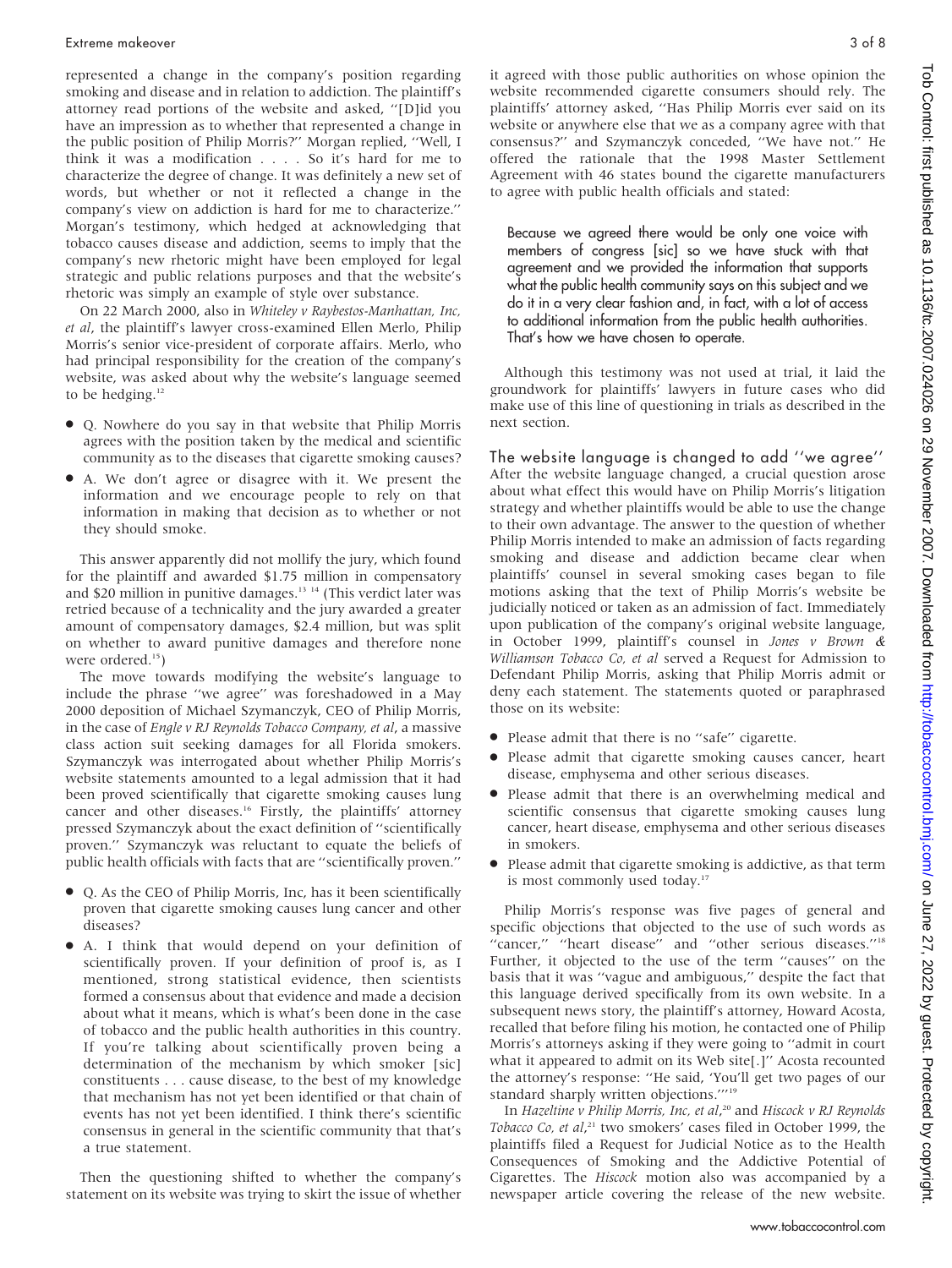Philip Morris filed an objection in both Hiscock and Hazeltine disputing that its website statements amounted to ''facts'' that could be judicially recognised, noting that ''Plaintiff's proposed 'facts' are clearly in dispute, and accordingly, this Court should deny Plaintiff's Request.'' Again, in the only context where Philip Morris can be held legally responsible—in the courtroom—the company asserted a position clearly at odds with its public relations campaign.

After adding the ''we agree'' language to the website, Philip Morris went on the offensive, attempting to convince jurors in products liability suits that the revised website language proved that Philip Morris had changed its position on smoking and disease. In the closing arguments on whether punitive damages should be awarded to the plaintiff in Bullock v Philip Morris, Inc, a 2002 California case brought on behalf of a smoker suffering from injuries which allegedly were the result of smoking Philip Morris cigarettes, Philip Morris's lawyer summed up Philip Morris's current stance on the question of smoking and causation.<sup>22</sup>

First, Philip Morris now acknowledges without reservation, without qualification, without any hesitation whatsoever that the overwhelming medical consensus, medical and scientific consensus in the world is that cigarette smoking causes disease and is addictive; without qualification.

But the fact of the matter is, publicly and unequalifiably [sic]—remember during the course of the trial we showed you this exhibit, 7070. This is Philip Morris' [s] website called ''Health Issues for Smokers.'' A version of this website was put out by Philip Morris in 1999 before this lawsuit was filed. The one that you saw before in this case and this one says, ''We agree with the overwhelming medical and scientific consensus,'' the only difference between this one and the one that was put out in 1999 is the words ''We agree,'' because there were people who thought they should say ''We agree,'' not just that there is an overwhelming consensus.

Either way, the point is that this public acknowledgement that smoking causes lung cancer and is addictive is known all over the world. It was widely publicized. It was publicized here in Los Angeles in the LA Times and on television stations. It has been written about in newspapers and magazines. Mrs Bullock knows about it.

You found that Philip Morris should have done this a long time ago, and you are right; but the fact of the matter is they do today. How do you think, even if they wanted to, they could ever take it back?

The jury was not persuaded by this line of argument, assessing \$850 000 in compensatory damages and \$28 billion in punitive damages against Philip Morris, $23$  which the court later reduced to \$28 million.<sup>14</sup>

#### Why Philip Morris gave the appearance of changing its stance on the smoking and disease issue—societal alignment strategy

Philip Morris was aware as far back as 1992 that a change in its stance on causation and addiction could improve its image with the public in general, its consumers and hopefully juries, provided it was done artfully and carefully, while not conceding any legal liability. In 1992, Steven C Parrish, then Philip Morris's vice-president, secretary and general counsel, circulated a document setting forth goals for the year 2000 and strategies for attaining not only corporate stability but financial growth.24 The memo listed as a ''must-have goal'' destigmatising the tobacco industry's products liability litigation so that it would be viewed like any other corporation selling

In May 2001, before Philip Morris's shift to the ''we agree'' language on its revised website, in Boeken v Philip Morris, Inc, a smoker's lung cancer case, Ellen Merlo explained the reason for Philip Morris's efforts at improving its corporate image, which she claimed culminated in a mission statement dedicated to clearer communication with the public:

It became clear to . . . us at Philip Morris that we were out of alignment with society and that we needed to bring about a culture change within Philip Morris, USA, and that by creating a mission, set of core values and some very specific measurable goals, it would be easier for us to communicate to every employee what the expectation was going forward, the way we were going to conduct our business.<sup>25</sup>

Plaintiff's attorney Mike Piuze questioned Merlo about whether the company's new website and ad campaign were merely an attempt at putting ''a more positive face on the corporation.'' Merlo responded, ''Well, it was—it was part of our trying to be more open to communicate more openly with consumers and society, yes. . . . I think that's one of the goals. But it was also to let people come to the website and learn more about Philip Morris, its products, its policies and positions.''

A 1999 internal memo by Steven Parrish called Philip Morris's new strategy to improve its image ''societal alignment," language echoed in Merlo's testimony in Boeken.<sup>26</sup> He described it as ''a short-hand way of saying that we want to be and be seen as a responsible manufacturer and marketer of our products.'' He emphasised, however, the ''be seen'' part, stating that ''[H]ere again, we cannot be intuitive. We must use research to carefully determine, market by market—what we need to do and say to be seen as responsible business people.''

Another tobacco executive, Jay Poole, Philip Morris's regional manager for government relations, explained the societal alignment concept in February 2000 to a group of Michigan dairy owners.<sup>27</sup> He stated:

We learned, at great cost, that making great products, doing great marketing, and building great brands such as Kraft, Miller and Marlboro, no longer add up to a great public image. Maybe it used to. But that's changed. We were slow to notice that change. . . . [The tobacco industry] hit a brick wall and it caused our image to crumble. And a broken image has a far-reaching impact on every aspect of our business. A while back, perhaps some of you saw the Business Week article that called Philip Morris ''America's most reviled company.'' . . . If our corporate image were the results of good business, good people and successful products, we'd be glowing. But the general public cares about more than just that; they care about the company's honesty and integrity.

Poole recalled Philip Morris's previous strategy of ignoring public opinion and adopting the strategy that ''within the tobacco industry you don't give an inch. . . . And on it went. For years. The tobacco industry blocked every change at every juncture. Or tried to.'' Poole acknowledged:

We want to do what it takes to make peace with society. . . . We used to have the attitude of ''fight because we're right.'' Well we found that facts and sound science don't always win the game either. Isn't that a sad statement. So part of our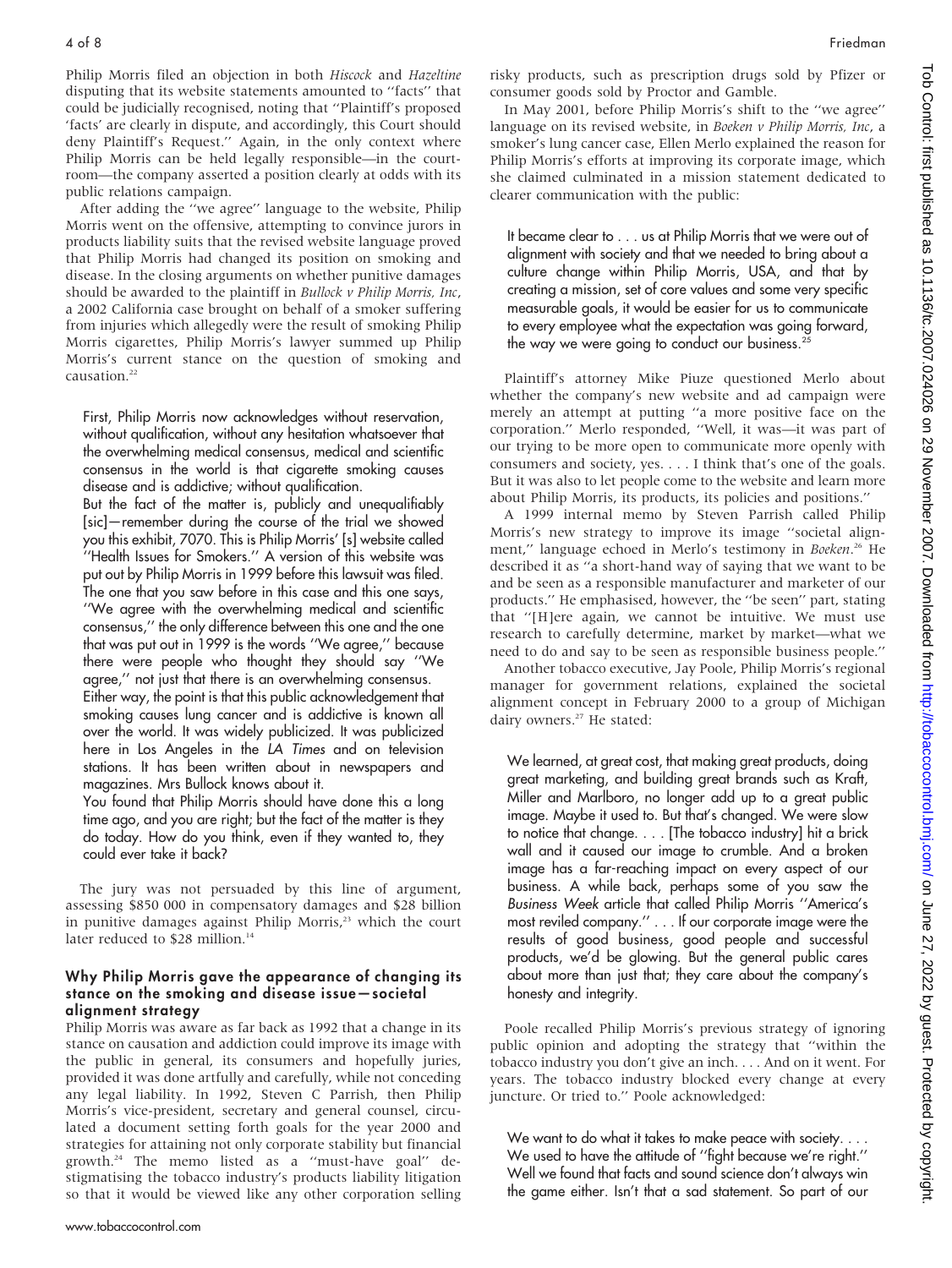new attitude has also meant aligning with others who face the same issues that we do.

Poole's speech illustrates a move towards changing the message the company delivered to the public in the hope that its products could be viewed to be as harmless as other consumer products, but again the emphasis is on style over substance, which is what the societal alignment strategy appears to have been about.

Philip Morris's original website stance on causation and addiction was road-tested in the course of litigation and found to be wanting in its mission to demonstrate that the company was more in alignment with society on the issue of smoking and disease. Various tobacco executives testified in products liability litigation about the company's decision to change its message, if not its actual beliefs, about whether its product was harmful. Plaintiffs' lawyers in smoking cases used crossexamination to expose the inconsistencies in its arguments and reveal the disingenuous nature of its new rhetoric.

Despite the website's language and Philip Morris's efforts at being more forthcoming with its societal alignment message, tobacco defence witnesses still found it difficult to square the position their website took (smoking causes disease) with the stance they were taking on the stand (there is no proof that smoking causes disease). In his May 2000 deposition in Engle,<sup>16</sup> Philip Morris CEO Michael Szymanczyk, after hedging on what the definition of ''scientifically proven'' is in the context of the new website language, was asked why Philip Morris apparently had capitulated to the prevailing consensus that smoking causes disease. Mr Szymanczyk claimed that the revelation came after the tobacco industry faced lawsuits by 46 state attorneys general in the late 1990s, admitting that ''somewhere in there there is a pretty good message that you need to understand what's not working right and where you're out of step with what these representatives of the people in this country expect of you.''

In May 2001, in Boeken v Philip Morris, Inc, it became evident that despite defence witnesses avowing Philip Morris's dedication to corporate responsibility and greater communication with its consumers and the public in general, the company nevertheless was yielding no ground when it came to legal liability for the effects of smoking on its consumers. Ellen Merlo's testimony reveals fissures between the company's message and the reality of its entrenched litigation strategy.<sup>28</sup>

- Q. Did I hear you say this morning that your cigarettes are dangerous products that cause disease?
- A. Yes, you heard me say that.
- $\bullet$  Q. Kill people?
- A. They cause disease.
- Q. Kill people?
- A. They may.
- $\bullet$  Q. Yes?
- A. That's what I just said, they may, yes. I said they are dangerous products, they cause disease.
- N Q. I know. I am just trying to get you to go the next step, just acknowledge the fact that Philip Morris's cigarettes kill lots of people.
- N A. It certainly is possible that Philip Morris's products kill people. Cigarettes are dangerous products that cause disease and some people die from that disease, yes.

Moving from the issue of causation to addiction, the plaintiff's attorney attacked the company's latest position on whether cigarettes are addictive. This colloquy between plaintiff's attorney Mike Piuze and Merlo illustrates Philip

Morris's fence-straddling approach between societal alignment and avoiding legal liability.

- N Q. And Philip Morris's current web site . . . . One of the things it says has to do with addiction; right?
- A. That is correct.
- O. What does it say?
- N A. It says that we believe that cigarette smoking is addictive.
- $Q_{\cdots}$ . First of all, what's up on the web site now, isn't that really a marketing decision by Philip Morris to put that on the web site now?
- A. No, it was not a marketing decision at all.
- Q. When did you figure out, and see, I have to ask this of you corporately, I guess, when did you figure out that nicotine was addictive?
- A. Well, I believe our position on nicotine over the years has evolved and, again, as with our position on causation, we were really adhering, I think, to what was scientifically accurate and correct in the way we were interpreting addiction and not talking about it as it was more widely accepted within society. And therefore, we talked more about the pharmacological effects of nicotine, et cetera, and on that basis, said that nicotine was not addictive. I think, as the public health community uses that term, and as society accepts that term our position on addiction has evolved as well.
- Q. When did you figure out nicotine was addictive?
- N A. Our position changed on addiction within the last few years.
- N Q. You see, I am not asking about your position, I am asking about your knowledge, when did Philip Morris, if you don't know, that's okay, but when did Philip Morris know that smoking was addictive?
- A. Well, again, I think it came down to the way you define the term addictive. And by the classic definition of the word addiction, while I believe we, at Philip Morris, believe that it certainly was habit forming, I think we believe that it was very difficult for many people to quit, we were not using the term ''addiction'' as it is now commonly used in society. And we have changed our position on addiction to bring it more in line with the way society defines the term today.

Finally, Attorney Piuze asked a question aimed at exposing the fallacy in Philip Morris's assertion that it could agree with the general consensus view of public health officials that smoking causes disease and is addictive, while simultaneously maintaining a viable litigation strategy.

- N Q. You just said in your last long answer, and I believe I heard you say a couple times yesterday, that you were changing what you, corporately, were changing what you were saying as a result of what society thought. Did I get that right?
- N A. I think what I said, it's close to what I said, is I think that we wanted to bring ourselves more into societal alignment, as a company, and, yes, that we were changing the way we were dealing with many issues.
- Q. Why not deal with the issues based on science rather than upon what society thought?
- A. Well, I think we had been dealing with the issues based on science. I think we were being precise and accurate and reasonable as far as what science told us, which is, we didn't know [sic] mechanism, we didn't know constituents and we were being very precise in our position as a result of that. But that was somewhat out of line with what society believed and it was certainly out of line with the conclusions of the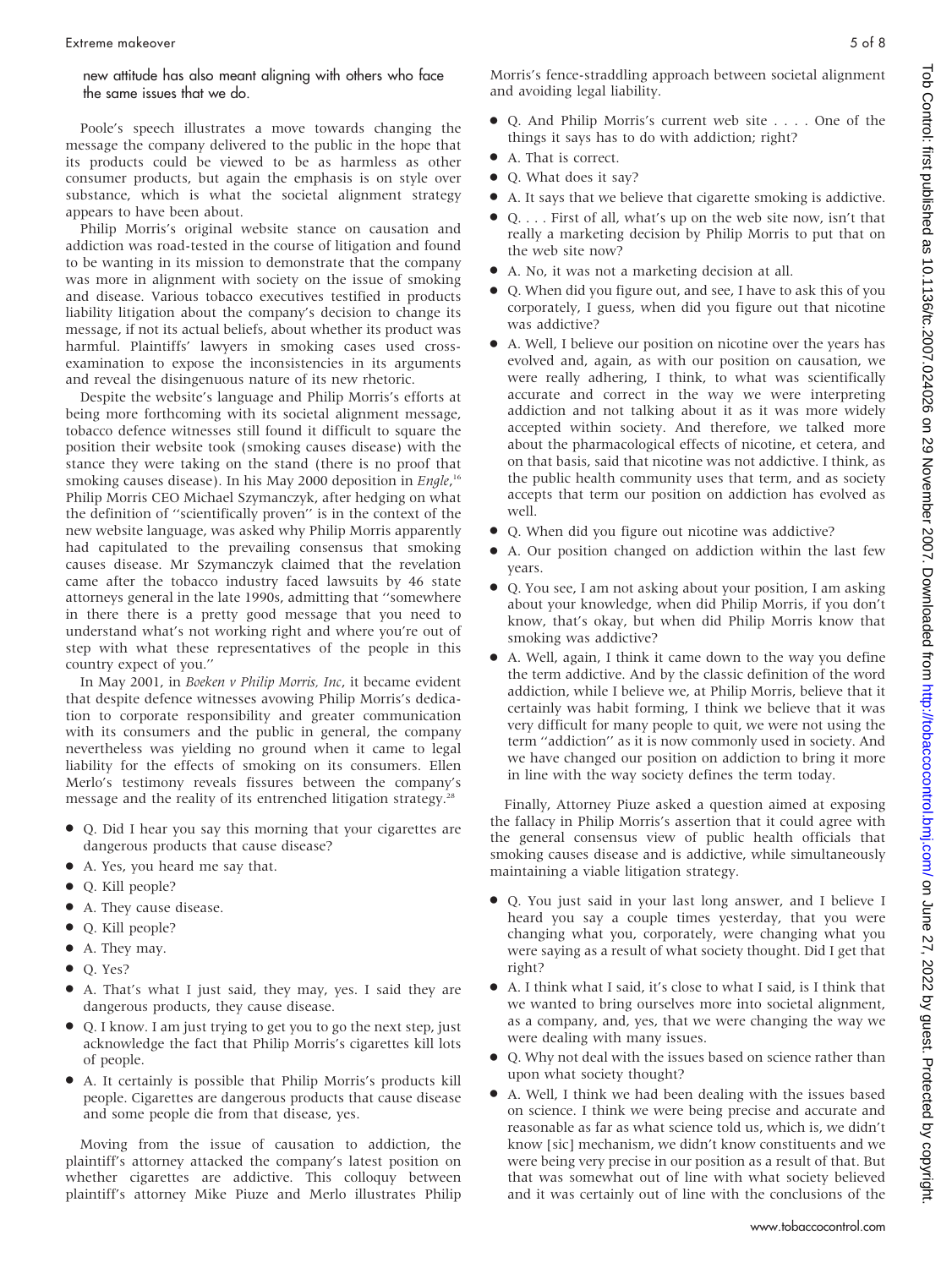public health community and therefore we did change our position. So I believe we were being very precise in our position.

In the final analysis, the jury apparently was not impressed with Philip Morris's new and more conciliatory stance on causation and addiction, and awarded the plaintiff Judy Boeken \$5.5 million in compensatory damages and \$3 billion in punitive damages (an amount later reduced on appeal). $14$ 

The motivations for Philip Morris putting forth an apparently different message appear to come less from a place of sincere desire to be forthright with its customers and the general public, but rather to give the appearance of corporate responsibility in order to impact the litigation environment favourably for itself. Trial testimony shows that the changes Philip Morris made with its website were superficial and strategic, not conciliatory or revelatory. Philip Morris had two strong motivations for putting forth a new rhetoric: (1) to avoid huge punitive damages in individual and class action lawsuits; and (2) to stave off a negative verdict in the US government's massive racketeering lawsuit against the major tobacco manufacturers, including Philip Morris.

#### Punitive damages—''we've changed''

Philip Morris may have hoped its website and media campaign would influence juries to convince them that the company has changed and that it is no longer engaging in bad behaviour in order to avoid the huge punitive damages. The strategy seems to be failing for Philip Morris more frequently than it succeeds, though it made progress in the Whiteley case, in which, on retrial, the jury was split on whether to award punitive damages and therefore none were awarded.<sup>15</sup> There have been several cases since the launch of Philip Morris's website in which juries awarded huge amounts of punitive damages. In the Boeken case, for example, the jury awarded the plaintiff \$3 billion in punitive damages, an enormous sum in comparison with the \$5.5 million award of compensatory damages. In the Bullock case, the jury awarded \$28 billion in punitive damages. On the class action front, the fight for the hearts and minds of juries is also tilting in favour of the plaintiff, as in *Engle*, where the jury awarded an unprecedented punitive damages verdict of \$145 billion. While these punitive damages verdicts reflect the juries' appreciation of Philip Morris's culpability, no such award has survived the appeals process intact, either being reduced, as in Bullock<sup>29</sup> and Boeken,<sup>30</sup> or overturned altogether, as in Engle.<sup>31</sup> Nevertheless, the original jury verdicts do send a message to Philip Morris that the juries may doubt the sincerity of its website message and its accompanying advertising campaign.

Reading through trial transcripts and depositions involving smokers' cases in the last few years, it is clear that Philip Morris's message for juries is ''we've changed.'' For instance, in Whiteley v Raybestos-Manhattan, Inc, et al, a year 2000 case, when defendant's counsel asked Philip Morris's senior vice president of corporate affairs Ellen Merlo whether the jury should award punitive damages for the purpose of preventing future bad conduct by Philip Morris, she replied that it should not.<sup>12</sup> Under direct examination by defence counsel, she explained her position:

I believe we certainly have gotten the message. We understand how people have perceived us in the past. We're working very hard to change our culture and the way we do business. And I believe now what we need is an opportunity to prove to people our commitment to living our mission and our values in the future, and that's what the need is the time to prove our sincerity and our commitment.<sup>32</sup>

Apparently unswayed by Merlo's mea culpa, the jury in Whiteley awarded \$20 million in punitive damages. This verdict was later overturned based on unrelated technical grounds, and in the next trial, punitive damages were not awarded because of a jury split, which nevertheless showed more jurors in favour of punitive damages than not on the question of whether Philip Morris and its co-defendant RJ Reynolds were guilty of malice in their conduct related to the false promises to Ms Whiteley.<sup>15</sup> <sup>33</sup>

In a year 2000 deposition given by Philip Morris CEO Michael Szymanczyk in the Engle case, the plaintiff's attorney asked Szymanczyk whether during the punitive damages phase of the trial the defendants intended to introduce evidence about how the company had changed its ways.<sup>16</sup>

- N Q. I have heard in the courtroom that one of the main presentations of the tobacco companies in the punitive damages phase of the Engle class action is going to be to tell the jury that we've changed, we're different from what we used to be, so I want to know all the ways that you think Philip Morris has changed from the way you used to be.
- A. It's my intention to tell the jury how we run the business today, so I'm going to be talking about the things that we do in terms of how we operate the business today. I don't really know how to describe for you what's changed. I think the jury will make the decision as to what they perceive is different.

In enumerating the various changes the company had made, Szymanczyk identified the website as one item he would be highlighting.

#### Fending off racketeering charges

Another crucial venue for Philip Morris to employ its evolved stance on causation and addiction was in the US government's recent racketeering trial against all of the major tobacco companies for conspiracy to sell a product without disclosing the harmful consequences to its customers and engaging in massive consumer fraud.34 Philip Morris executives' comments in the public media have left little doubt that the website was conceived partially to give the company the ability to say that it had changed its ways and did not constitute a dangerous threat of future bad behaviour, a key issue in the enforcement of the Racketeer Influenced and Corrupt Organizations Act (''RICO'').35 A 22 September 2004 Philip Morris press release claimed that the public saw ''substantial proof of how the tobacco industry has changed when it presented its evidence in the federal tobacco trial.''36 In the press release, Michael Pfiel, vice president of corporate communications for Altria Group (Philip Morris's parent corporation), referring to the website's language, stated ''You simply can't ignore the breadth and depth of changes the tobacco industry has made in its business practices, and nothing the government can say in court will alter that fact.'' It may not be a coincidence that Philip Morris launched its website within a few weeks of the United States's filing of its RICO case.

One of Philip Morris's lead attorneys in the RICO case, Theodore Wells, made an opening statement that argued that the law required a judicial finding not only that fraud had occurred, but also that it probably would continue.<sup>37</sup> Wells asserted that ''it would be impossible to demonstrate the likelihood of future fraud because the industry now runs ads and makes information available on its Web sites detailing the hazards of smoking and the addictive nature of nicotine.'' Wells stated that ''[i]t's an unambiguous and clear message . . . '' and asserted that the company's statements ''are of a permanent, irreversible and everlasting nature.'' Wells encouraged the court to look at Philip Morris's present conduct, stating, ''The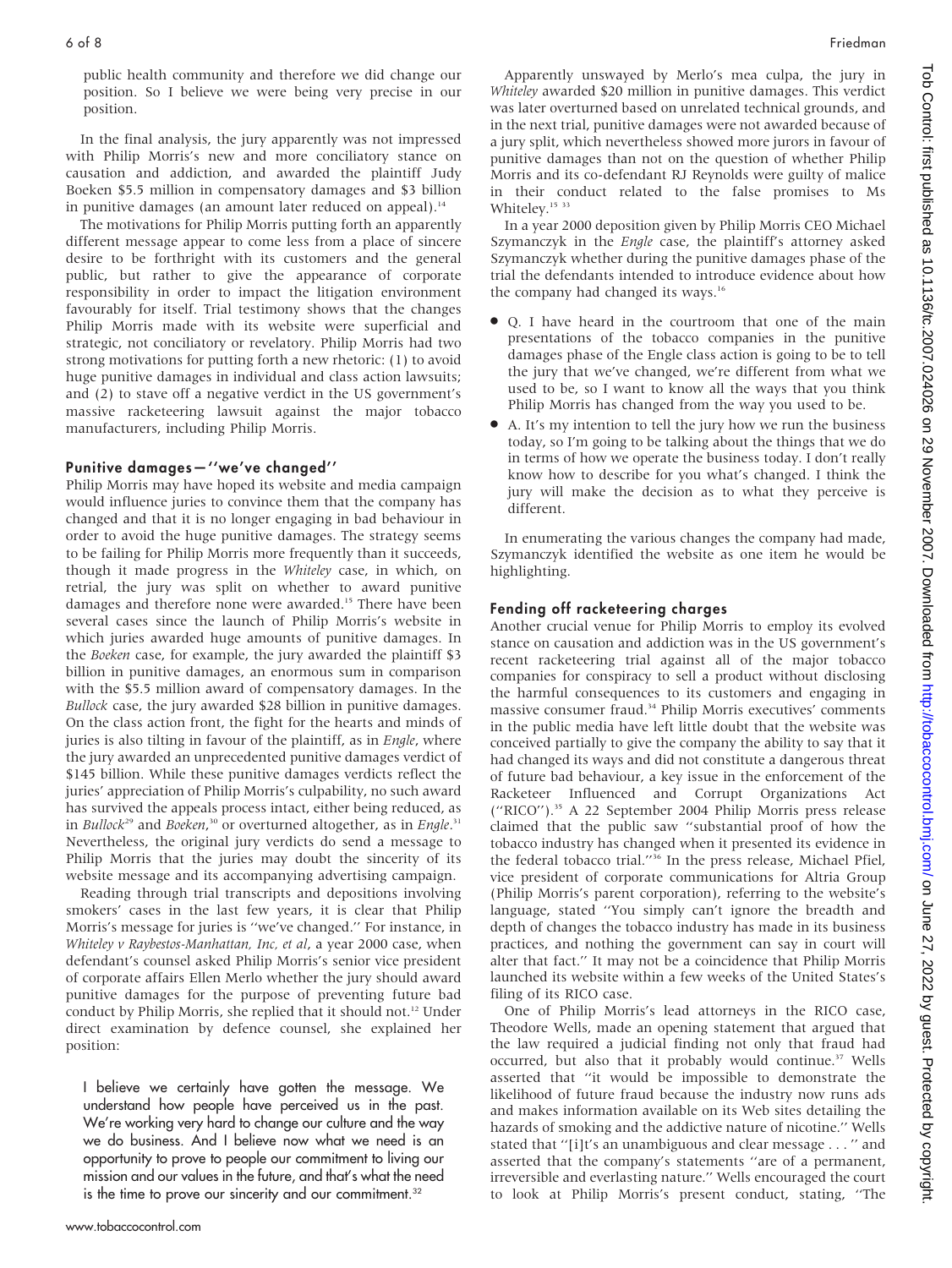#### Extreme makeover 7 of 8

government says to the court, 'Focus on the past.' The defence says to the court, 'Focus on the present.' Which one is a better predictor of the future?'' He decried the government's dismissal of Philip Morris's recent public relations efforts because of past marketing transgressions, stating that ''to say that they were part of some RICO enterprise and that token changes were too little too late. ...I respectfully suggest that this is simply not fair.''38 Similar statements were carried in all of the major media outlets including the Wall Street Journal, Reuters Wire Service and all major metropolitan newspapers.

Despite the tobacco industry's arguments, on 17 August 2006, Judge Gladys Kessler found in United States v Philip Morris, Inc, et  $al^{39}$  that Philip Morris, along with the other tobacco defendants, had violated the RICO Act.<sup>35</sup> More specifically, Judge Kessler found that Philip Morris used its website as a vehicle for violating the RICO statute<sup>39 at 884</sup> to make fraudulent statements about nicotine manipulation<sup>39 at 382</sup> and addiction.39 at 926 She stated ''Philip Morris's current website claims that the company's position on addiction is the same as the public health community's but Philip Morris's statement on addiction omits the material information that nicotine delivered by cigarettes is a drug and that is addictive."<sup>39 at 926</sup> Because she found that through their website, as well as other media outlets, the tobacco defendants ''continue to make affirmative statements on smoking and health issues that are fraudulent,"<sup>39 at 926</sup> she ordered the tobacco defendants to issue corrective statements using the same forums. The corrective statements must state that ''nicotine and cigarette smoking are addictive,'' that the tobacco defendants ''do manipulate the design of cigarettes in order to enhance the delivery of nicotine,'' and that there are adverse health effects of smoking, including ''all the diseases which smoking has been proven to cause."<sup>39 at 928</sup>

#### **DISCUSSION**

Philip Morris's website is constructed in a manner whereby very little original text commits it to any firm position that cannot be explained or rationalised in a court of law. Rather, it has a heavy emphasis on directing readers to other public health websites. In this way, Philip Morris can appear to be in closer alignment with the prevailing view on smoking and disease and addiction held by its customers, the general public, public health authorities and regulators, while still maintaining what Balbach et al refer to as its freedom to ''believe'' whatever it wants to about the dangers of its products, and to dispute vociferously in court the very sources of information to which it refers its website visitors.<sup>1</sup>

With its website and advertising campaign, Philip Morris tried to convey the message that it had reformed the way it does business and was merely publicising its earnest efforts at corporate responsibility. However, analysis of Philip Morris employees' statements in interviews, internal documents and transcripts from personal injury trials and the RICO case make it clear that Philip Morris had no intention of truly changing its position on smoking and disease issues in the arena in which it counted most—the court of law. Internal documents by Philip Morris executives show that the change in Philip Morris's stance was a calculated one aimed at improving its public image in order to survive in a societal and litigation environment that is increasingly hostile to an industry that purveys deadly products, a tactic that is increasingly common among corporations in general, not just tobacco companies.<sup>40</sup> Philip Morris tried to curry public favour by appearing to concede to and agree with the warning messages issued by public health officials and scientists. Its efforts are aimed at appearing responsible, rather than actually being responsible. Its strategy seems to be aimed at creating the perception that its corporate

behaviour has improved by using carefully parsed language while actually conceding nothing at all.

At the same time, however, Philip Morris executives admitted in both the press and in court depositions and testimony that they would continue to employ the same legal strategies as they had in the past, arguing the lack of causation between the plaintiff's injuries and the use of Philip Morris's cigarettes, and denying that cigarettes are addictive. Despite the employment of the societal alignment strategy that disingenuously elevates image over substance, this paper's findings show that the tobacco industry has not changed its fundamental legal strategy of denying the conclusions of the same public health officials to whom it refers its website visitors, despite its public relations campaign. A recent study by Milberger et al bears out this theory and has affirmed that Philip Morris and the other tobacco companies have not changed their litigation strategies despite the change in the rhetoric voiced by their websites and advertising campaigns.<sup>41</sup>

In analysing Philip Morris's motivation for its shift in message, one could conclude that Philip Morris chose to take a gamble that the risk of exposure of its new company line's hypocrisy was less harmful than the gains it would achieve in influencing potential jurors, judges and governmental regulators. One perceived payoff for Philip Morris in changing its position was to deter juries from awarding punitive damages in individual smokers' suits, though the data show that this has not been a consistently winning tactic, with several unprecedented, enormous punitive damages awards being handed down in the last several years. Another reason for the ''we've changed'' makeover was demonstrated in the RICO suit. Philip Morris and the other tobacco defendants urged the judge not to punish them for past bad conduct, but rather to look at their improved conduct in the present, of which their websites and supposedly concessionary statements contained therein were prime examples. They tried to persuade Judge Kessler that there exists a whole new industry culture, particularly since the signing of the Master Settlement Agreement between the state attorneys general and the tobacco industry, and the launching of websites and advertising campaigns such as that of Philip Morris. Judge Kessler was not convinced and rejected this view, finding that the tobacco companies are racketeers who have used their websites and advertising campaigns to defraud their consumers and the public and will continue to do so without certain corrective remedies.<sup>42</sup>

This paper shows that Philip Morris has not yet actually come into alignment with society in both words and deeds despite its use of new language on its website and in its advertising. A day of reckoning might be at hand if the corrective statements remedy Judge Kessler ordered in the RICO case, which will force Philip Morris and the tobacco industry to tell the truth about the harm and addiction its products cause, using the same media forums that it used to disseminate its fraudulent statements, is upheld on appeal. Perhaps only under the duress of a court order will Philip Morris finally and truly inform the public about the dangers and addictiveness of smoking its products.

#### What this paper adds

This study reveals the public relations motivation behind Philip Morris's purported change in its stance on smoking and health and addiction, as represented by its website's language, and unmasks its unchanged position in litigation.